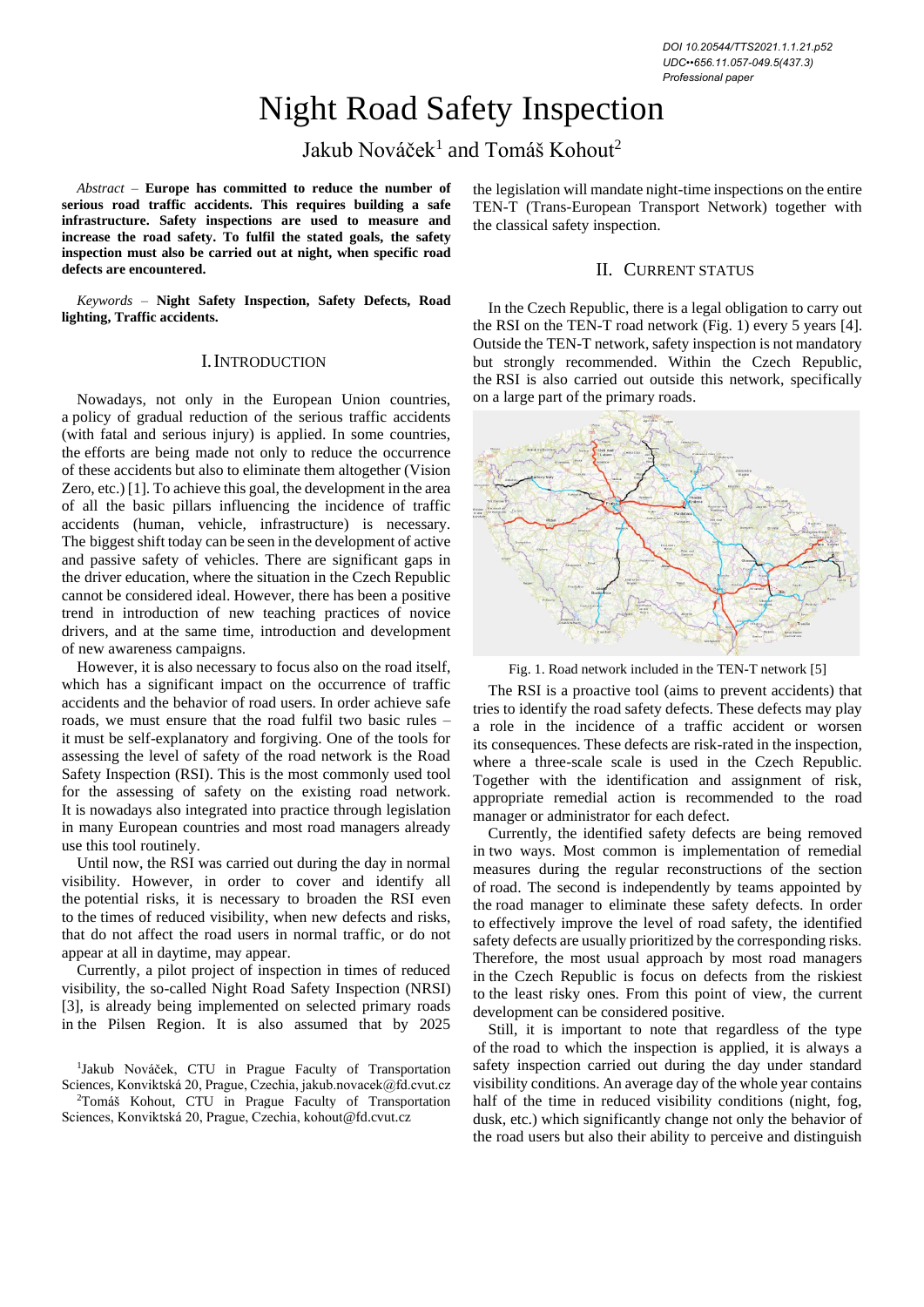elements on the road. Carrying out an inspection only during daylight hours will not ensure that all defects and risks on the road are identified, as they may only occur in reduced visibility.

The current methodology for carrying out RSI does state that they should be carried out outside good visibility, but it does not describe in detail what exactly should be monitored and how this should be done. However, this changed in 2020 when a new methodology came into place describing how NRSI should be carried out.

# III. NIGHT SAFETY INSPECTION

Driving in the traffic area in low visibility, especially at night, is different primary due to the reduced sight distance. In general, the ability to distinguish objects, but also the speed of their perception, depends on the level of illumination and on the contrast of the perceived elements. In order to create a safe road, it is therefore necessary to focus primarily on controlling the sufficient perceptibility of the objects forming the road (fixed obstacles, junctions, crossings, etc.), the light technical characteristics of traffic signs and the correct illumination of the traffic space in the built-up area [3][7].

Before a NRSI can be carried out, it is necessary to carry out a conventional safety inspection during the day. This is for the auditor to ascertain the particular characteristics of the area and the behavior of drivers on the road. At present, the inspection team from the Department of Forensic Experts in Transportation, Faculty of Transport of the Czech Technical University has been working on a pilot project of NRSIs. It took place in the Pilsen Region on selected primary roads. These are roads where regular RSI was already implemented by the same team in 2019 [9].

In this project, a total of four primary roads (I/19, I/20, I/26, I/27) with a total length of 213 km in the Pilsen Region were inspected [2][5][9]. The selected road sections had a different traffic characteristic which included not only the built-up areas but also the rural area. A total of 205 safety defects were identified on the road under the reduced visibility (Fig. 2). The low-risk defects were the most common (71.2%), followed by the medium-risk defects occurring in 28.8% of cases. The high-risk defects were not observed. The night-time defects were divided into 6 categories and a total of 14 types.



Fig. 2. Chart of recorded defects [9]

The most frequent group was the non-intersection category with 73 registered safety defects. The most common issues

were inadequate lighting of the traffic area or an insufficiently perceptible curve of the road.

The first type of the mentioned defect was mostly found in the built-up areas, as these parts are usually illuminated (Fig 2 and 3). In this case, the areas are not illuminated by the public lighting and there is a so-called contrast shadow (unlit area in an otherwise illuminated section). This poses a major problem for the drivers whose eyes cannot adjust quickly enough to changes in light intensity. This is especially problematic in case, when a pedestrian who is moving in the unlit area may be overlooked and a serious accident can happen. The severity of these defects is increased by the fact that often no sidewalk is implemented at these locations.

In many cases, this defect can be effectively and inexpensively eliminated. In general, this problem is created by switching off a certain part of the public lighting (for example, every second lamp) to lower the costs for the operation of the lighting by the municipalities. Unfortunately, they often are not aware that it creates a potentially dangerous configuration for the road users.

If lamps are missing at a given location, then the solution is more difficult and expensive. It is necessary to carry out a detailed luminance analysis, according to which the following course of action can be decided. The most common practise is to replace the lighting bulbs or to increase the light intensity.



Fig. 3. Example of contrast shadow in a build-up area [9]



Fig. 4. Contrast shadow near the intersection [9]

The second most frequent defects type was the hardly perceptible curve of the road (Fig 5 and 6). This type of defect was mostly identified in the rural area, where the traffic flow is outside the illuminated area, but also at higher speeds. In these places, traffic signs indicating the directional curve are most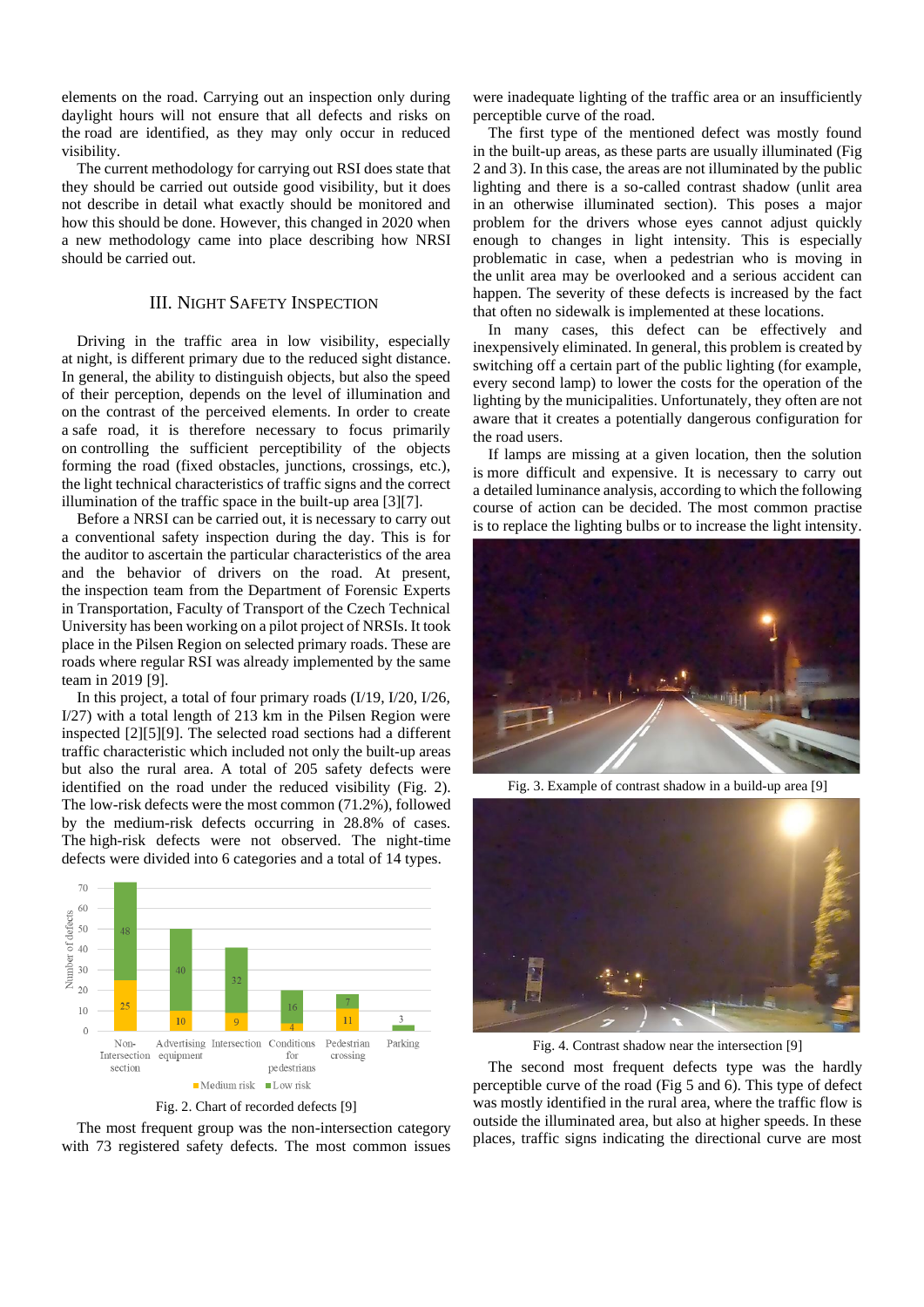often missing. Additionally, the directional posts on the sides of the road are missing as well and the horizontal markings are often in poor condition.



Fig. 5. View of a road curve during the day [9]



Fig. 6. View of a road curve at night [9]

The picture above shows a curve that is hard to see or predict at night. In this particular case, the risk of identified safety defect is further increased by several factors. The fact that the directional change is after a long straight stretch of the road and a power line pole in the near proximity of the road. Based on the statistics [6], if a curve is missed, the vehicle usually run off the road. A rigid obstacle in the form of a power line pole placed in the possible trajectory of the vehicle thus presents a fixed obstacle which may worsen the consequences of the accident. [8]

To ensure sufficient visibility of the road curve, it is possible to implement traffic signs that warn the driver. It is also possible to install additional directional signs on the outside of the curve to indicate the direction of the road to the driver. A properly marked road curve can be seen in the Fig. 7.



Fig. 7. An example of a well-marked curve with traffic signs [9]

Both defect types above cannot be identified during the daytime RSI in most cases. The visibility of the change of direction of the road as well as other critical parts of the road must be verified for all possible situations. Thus, not only during the daylight hours, but also at night when visibility significantly differ. This applies to all elements on the road that affect the traffic flow and safety.

To provide an idea, other frequently noted safety defects can be mentioned. A very large group is made up of the advertising devices (50 defects). These elements present a risk throughout the day when they distract the driver's attention. If placed close to the road, they can also form a solid obstacle. However, some of these devices have additional night lighting that illuminates the advertising area. This is even more distracting and can cause dazzle to the passing drivers if the advertising device is in a rural area or unlit part of the road.

Pedestrian crossings were another category of safety defect where medium-risk defects were frequently recorded. These locations are primarily located in the built-up area, i.e. in a place where there is already public lighting. To make the pedestrian crossing easily perceptible for the drivers even in the times of reduced visibility, it is required to change the intensity of the lighting at this location. In most cases, this is done with special lighting, i.e. a lamp with a higher light intensity above the crossing. Nevertheless, it is necessary to ensure that contrast shadows are not created. These could cause pedestrians being overlooked.

More often, the additional lighting was missing completely (15 cases, 8 of them with medium-risk). This type of defect described above is a common cause of accidents between drivers and pedestrians at night in built-up areas, where serious consequences are registered [6].

The list below shows all 14 types that were monitored during the night safety inspection. [9]

#### **Intersection**

- Insufficient visibility of the intersection in times of reduced visibility
- Insufficient light-technical characteristics of the road signs
- Insufficient visibility of the road equipment

## **Non-Intersection section**

- Missing public lighting in the traffic area
- Insufficient lighting of the traffic area
- Insufficient visibility of the road equipment
- Insufficient light-technical characteristics of the road signs
- Insufficient light-technical characteristics of the horizontal markings.
- Insufficient perceptibility of the curve of the road

## **Parking**

• Insufficient visibility of the road equipment

#### **Pedestrian crossing**

- Missing additional lighting
- Surrounding light source creates significant contrast shadows

## **Conditions for pedestrians**

Missing public lighting

#### **Advertising equipment**

• All-day disturbance effect on the road users